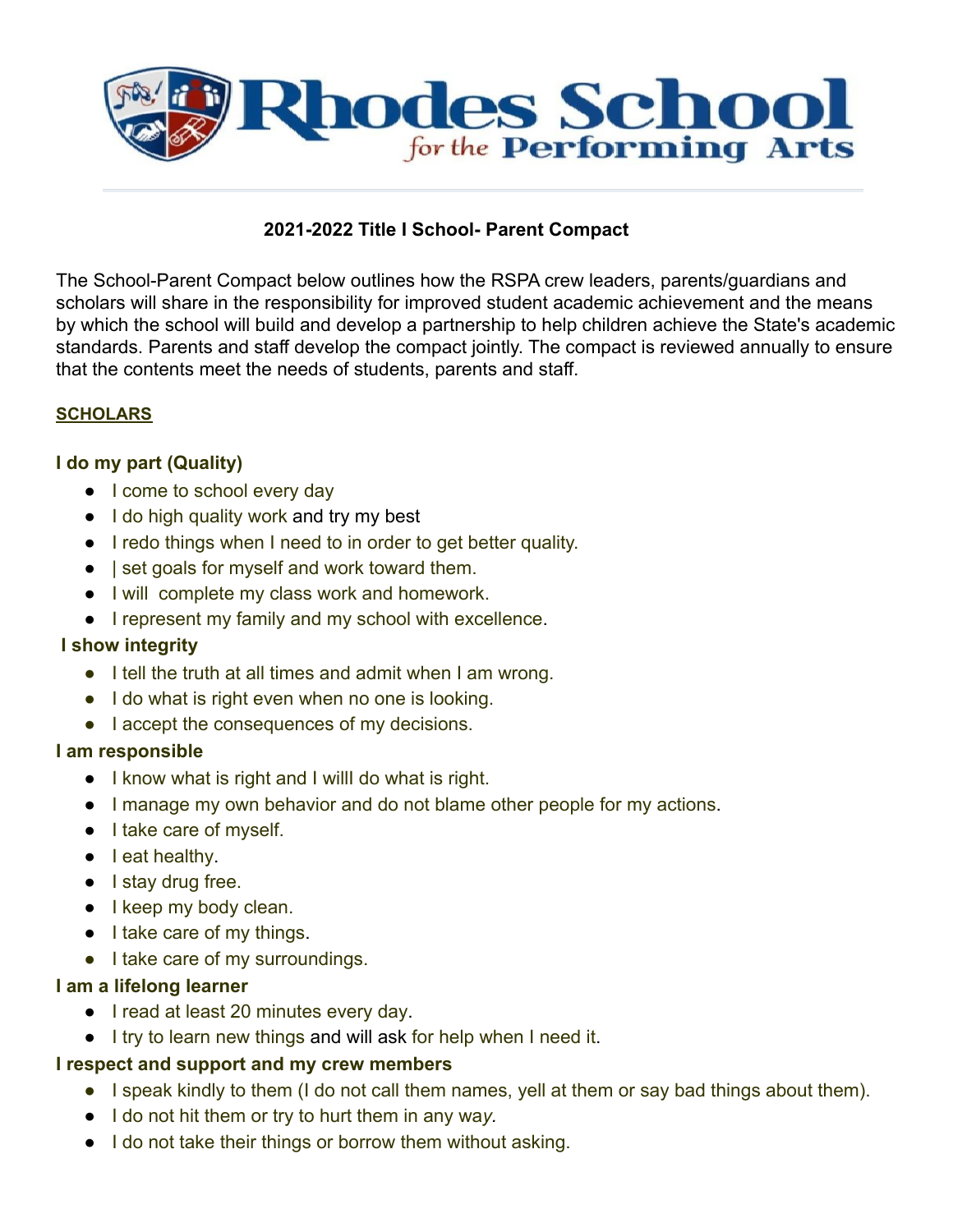# **CREW LEADERS**

# **I do my part** *(***Quality)**

- I come to work every day and arrive at work on time.
- I give 100% each day.
- $\bullet$  I do high quality work.
- I research and plan what I am going to teach ahead of time.
- | set clear expectations and high goals for my scholars.
- I provide clear and effective instruction so that scholars grow and learn.
- I work to design lessons that have meaning, relevance, and interest for my scholars.
- I consistently submit reports on time and take on leadership roles.

# **I show** integrity

- | assess fair and accurate grades that are supported by objective documentation.
- I do not play favorites with my scholars.
- I admit my mistakes and avoid repeating them,

# **I am responsible**

- I take care of myself and my scholars.
- I follow through on my assignments and ask for help when I need it.
- I am a good model for my scholars.
- I am a good model for my crew members.
- I communicate regularly with my scholars' parents.
- | return parent phone calls and*/*or respond to notes from parents within 24 hours.

# **I am a lifelong learner**

- I read at least 20 minutes every day.
- I read material that will help me be a better teacher and attend CREW development on my own.
- I ask for help when I need it.

# **I respect and support my fellow crew members**

- $\bullet$  | assist them when they need it.
- I hold them accountable when they need it.
- I show respect for my scholars' parents.